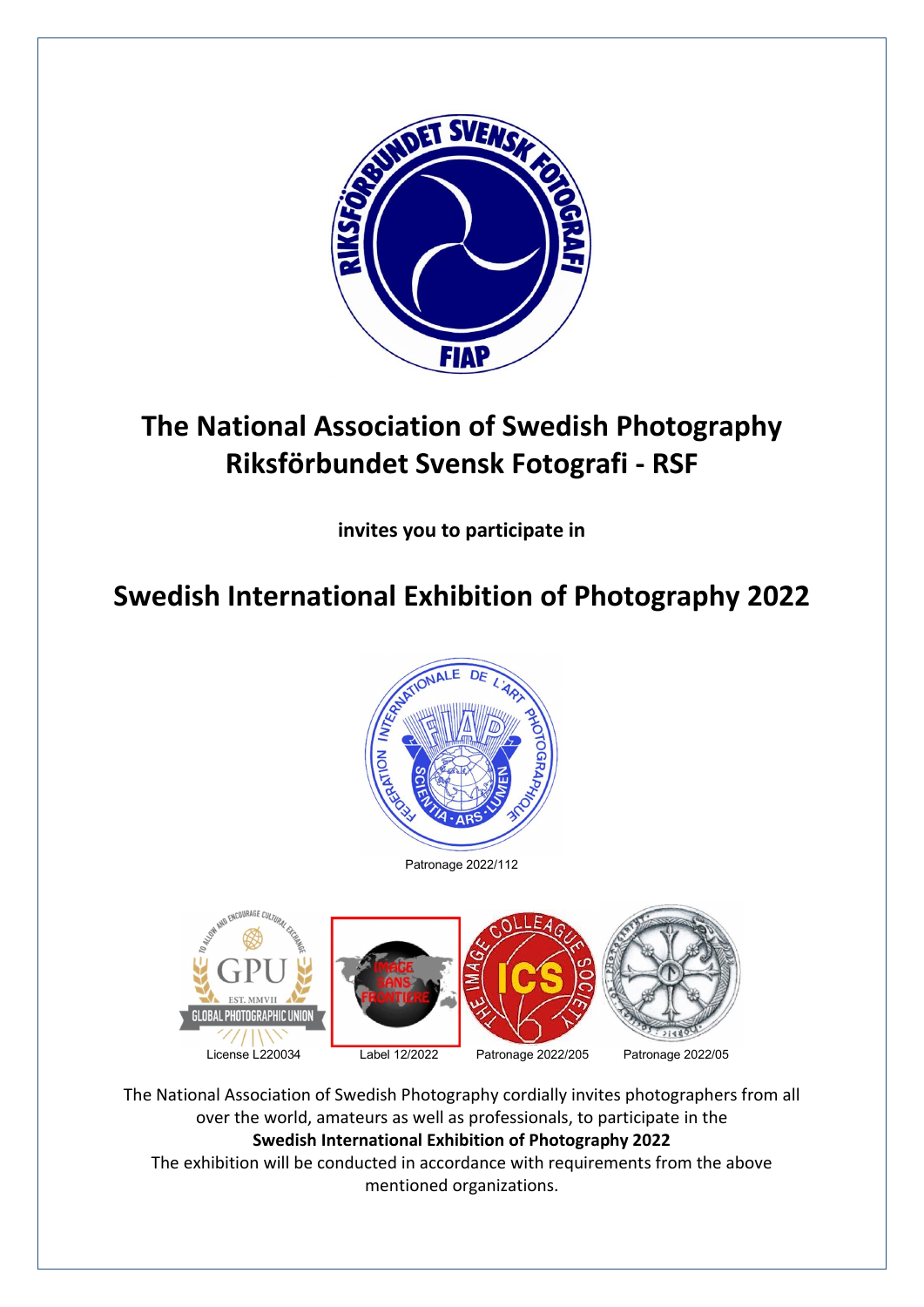### Salon calendar:

| <b>Closing date</b> | <b>Judging</b>       | <b>Notification</b>      |
|---------------------|----------------------|--------------------------|
| February 15, 2022   | February 26-27, 2022 | March 6, 2022            |
| <b>Exhibition</b>   | <b>Awards sent</b>   | PDF catalogue on website |
| May 2022            | May 8, 2022          | May 8, 2022              |

#### Sections:

Two Digital Sections: Colour and Monochrome

All acceptances will count for FIAP, GPU, ISF, ICS and NFFF distinctions. Each photo can be presented in only one section.

## Panel of judges:

#### Colour Section:

Atle Sveen (Norway) EFIAP/d2, NSMiF/d1, MNSFF, HonENSFF, EsNFSS, ENSFF-P, ANSFF Marcus Liedholm (Sweden) ERSF/s Sören Skov (Denmark) EFIAP/p, MSDF/p, NSMiF/p, MNFFF/g

#### Monochrome Section:

Arvid Nielsen, (Denmark) AFIAP, QPSA, NSMiF/s, ASDF Göran Zebühr, (Sweden) EFIAP/p, ESFIAP, GPUCR2, HonENFFF, NSMiF/g, ERSF/s Rolf Sylta (Norway) EFIAP, NSMiF/p

#### Awards:

In each section will be awarded: FIAP Gold, Silver, Bronze GPU Gold, Silver, Bronze ISF Gold, Silver, Bronze ICS Gold, Silver, Bronze NFFF Gold, Silver, Bronze RSF Gold, Silver, Bronze 6 FIAP Ribbons 6 GPU Ribbons 12 ISF HM's 6 ICS HM's 6 NFFF HM's 6 RSF HM's FIAP Blue Badge to the author with the highest number total acceptances. *The medals will be engraved according to FIAP regulations.*

# A total of 121 awards!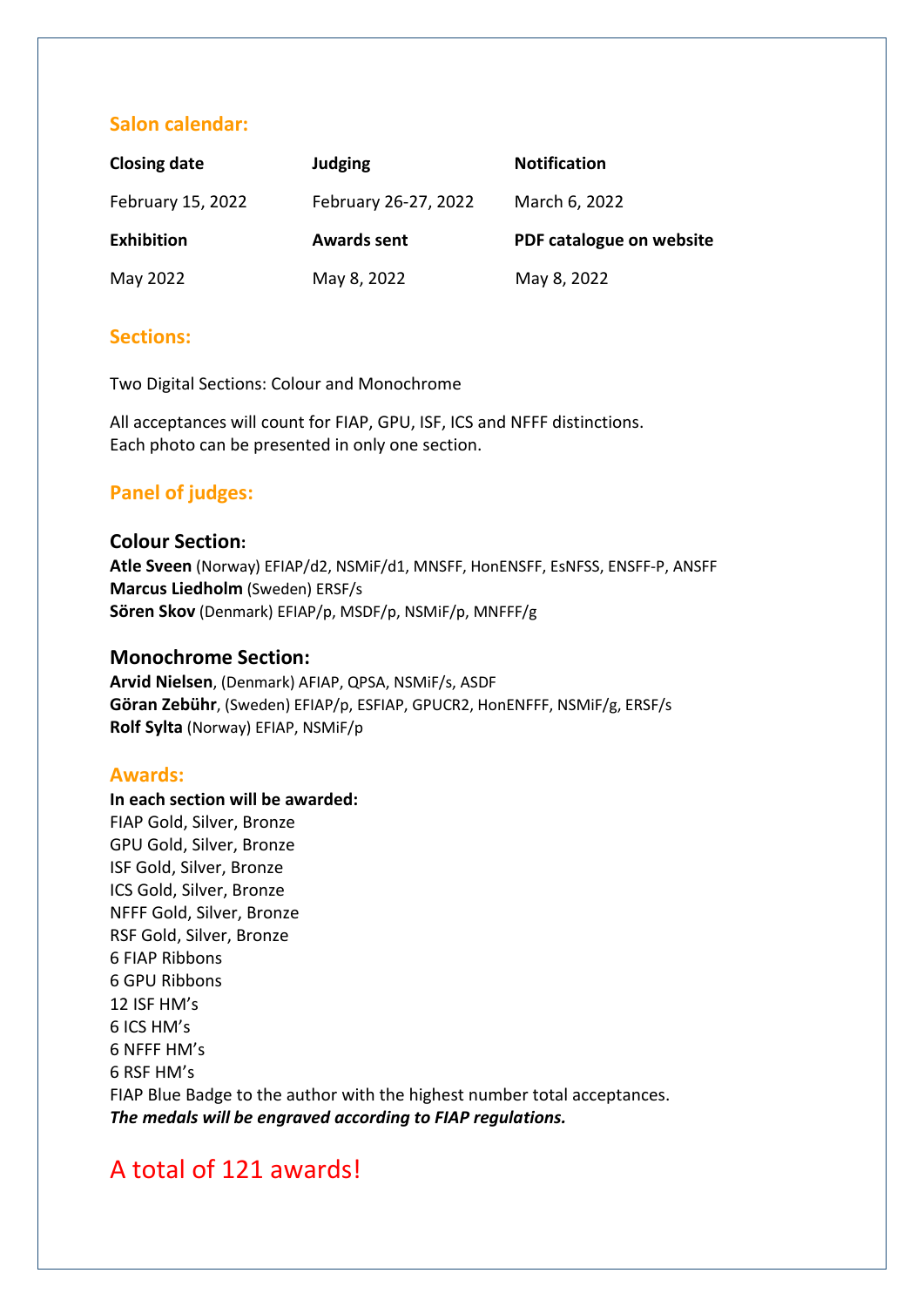# Conditions of entry:

The exhibition is open to anyone; however, an entry may be rejected when the sponsoring organization or its agent, in its reasonable discretion, believes the entry does not conform to the exhibition rules and conditions.

An entrant's images will not be presented to the judges consecutively. An entrant's four images will be distributed throughout four rounds of judging in that section. Distribution of images shall be in the same round order as submitted by the entrant.

Entries must originate as photographs (image-captures of objects via light sensitivity) made by the entrant on photographic emulsion or acquired digitally. By virtue of submitting an entry, the entrant certifies the work as his own (aliases are not permitted). The entrant permits the sponsors to reproduce all or part of the entered material free of charge for publication and/or display in media related to the exhibition. This may include low resolution posting on a website. Note: Entrants who indicate that their images may not be reproduced or used "will not be eligible for awards" or inclusion in audio-visuals of the exhibition "and could be subject to disqualification" by the exhibition sponsors.

The exhibition assumes no liability of any misuse of copyright. Images may be altered, either electronically or otherwise, by the maker.

All final work must be on photographic film, or on electronic file, or on photographic or electronic print material, mounting excepted.

No title or identification of the maker shall be visible anywhere on the face of an image.

4 images per section, total of 8 images. All images must be in JPG file format, the file size must be maximum 1920 pixels horizontal and 1080 pixels vertical and should not exceed 2MB.

Judging equipment: Full HD screens.

Entry submission signifies acceptance of all rules and conditions of the exhibition.

### File name:

Each image must have a unique title. Once an image has been accepted in a PSA Recognized exhibition, that same image, or a like "in camera" or a "reproduction" duplicate of that image:

- May not be entered or re-entered in any section of the same Division Star Ratings class in that exhibition regardless of media, format, or title.
- May not be re-titled for entry in any other PSA Recognized exhibition, including translation into another language.

Images meeting the Monochrome Definition and non-manipulated color images from the same capture shall be considered the same image and must be given the same title.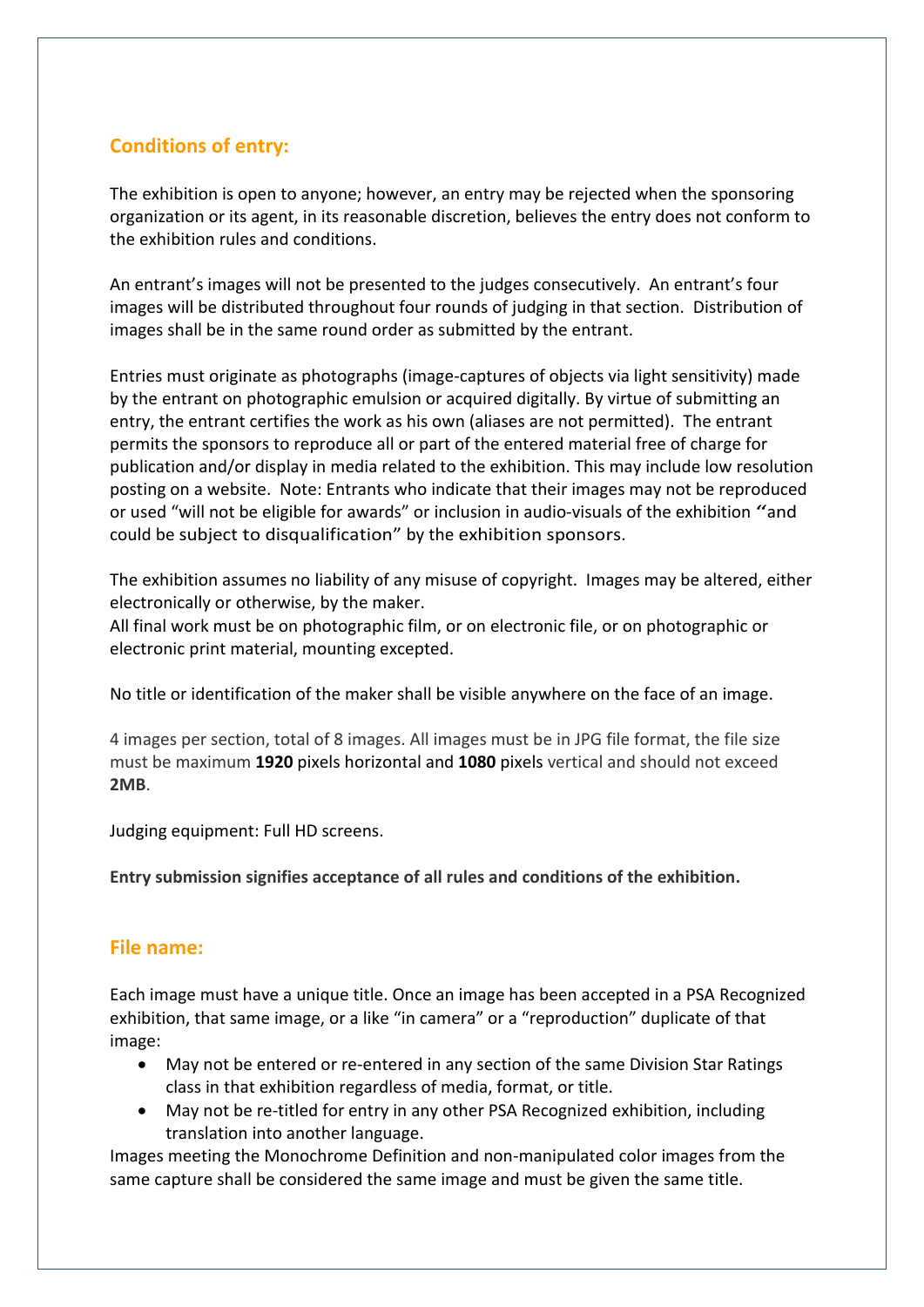Words such as "Untitled" and "No Title" are not acceptable as part or all of an image's title, nor are camera capture filenames.

An image may be entered in only one section where acceptances of that image in multiple sections would be eligible for the same star path.

All information needed will be collected from the online entry system. Please do not use invalid characters such as: */ \ : ? \* " <> | ' #*

### Upload:

The images must be uploaded directly via Internet on our homepage [www.svenskfotografi.org](http://www.svenskfotografi.org/)

## Author copyright:

Each entrant owns the copyright of the submitted images. The entrant certifies the work as his/her own. The entrant permits the organizers to reproduce the entered material free of charge for promotional purposes related to the exhibition, like the catalogue, photo CD/DVD and the website, unless specifically stated otherwise by the entrant on the entry form.

### Entry fee:

Please follow the instructions on the website when filling out the entry form. Payment should be in accordance with the entry fees stated there. Cheques are not accepted. Entries for which no or insufficient payment has been received will not be judged.

#### Payment via PayPal only.

1 section USD 21 /  $\epsilon$  18 2 sections USD 24 / € 21

### Exhibition Chairman:

Nils-Erik Jerlemar, EFIAP/d3, GMPSA, ARPS, GPU CR5, HonENFFF, NSMiF/s HonEIUSF, ICS.Safiiri, MICS, MUSPA, ER.ISF…

### Information and contact:

Nils-Erik Jerlemar, Långhällagatan 17, SE-212 30 Malmö, Sweden. +46 70 561 02 15 [nejerlemar@gmail.com](mailto:nejerlemar@gmail.com)

#### FIAP:

By the sole act of submitting his/her images or files to a salon under FIAP Patronage, the entrant accepts without exception and with no objection that the submitted images can be investigated by FIAP to establish if these obey to FIAP regulations and definitions even if the entrant is not a member of FIAP; that FIAP will use any means at its disposal for this undertaking; that any refusal to cooperate with FIAP or any refusal to submit the original files as captured by the camera, or failure to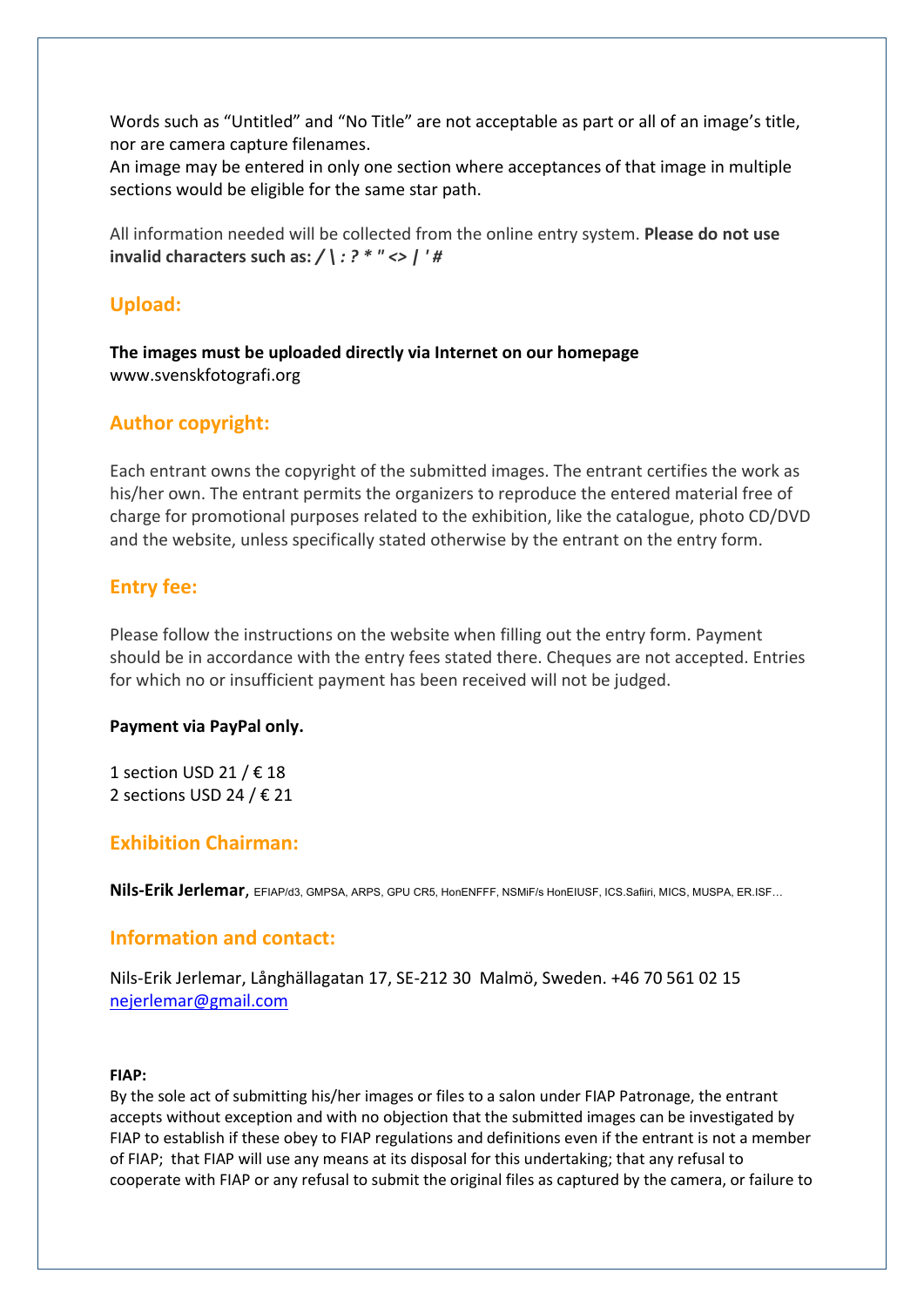provide sufficient evidence, will be sanctioned by FIAP and that in case of sanctions following the non compliance with FIAP regulations, the name of the entrant will be released in any form useful to inform the breaches of the rules. It is recommended to leave the EXIF data in the submitted files intact in order to ease eventual investigations.

#### DATA PROTECTION

By entering this exhibition, you are explicitly consenting to the personal details you have supplied, including email addresses, being held, processed and used by the exhibition organizers for purposes associated with this exhibition. You also explicitly consent to such information being sent to organizations which have accorded official recognition, patronage or accreditation to this exhibition. You acknowledge and accept that entering this exhibition means that the status and results of your entry may be made public.

Your email address and contact information will not be made public.

#### FIAP Definition of the black and white photography (monochrome).

A black and white work fitting from the very dark grey (black) to the very clear grey (white) is a monochrome work with the various shades of grey.

A black and white work toned entirely in a single colour will remain a monochrome work able to stand in the black and white category; such a work can be reproduced in black and white in the catalogue of a salon under FIAP Patronage.

On the other hand a black and white work modified by a partial toning or by the addition of one colour becomes a colour work (polychrome) to stand in the colour category; such a work requires colour reproduction in the catalogue of a salon under FIAP Patronage.



 Nordic Society of Photography Nordiska Förbundet för Fotografi Nordisk Forbund for Fotografi Pohjoismaiden Valokuvausliitto www.nordic.photo



www.svenskfotografi.org